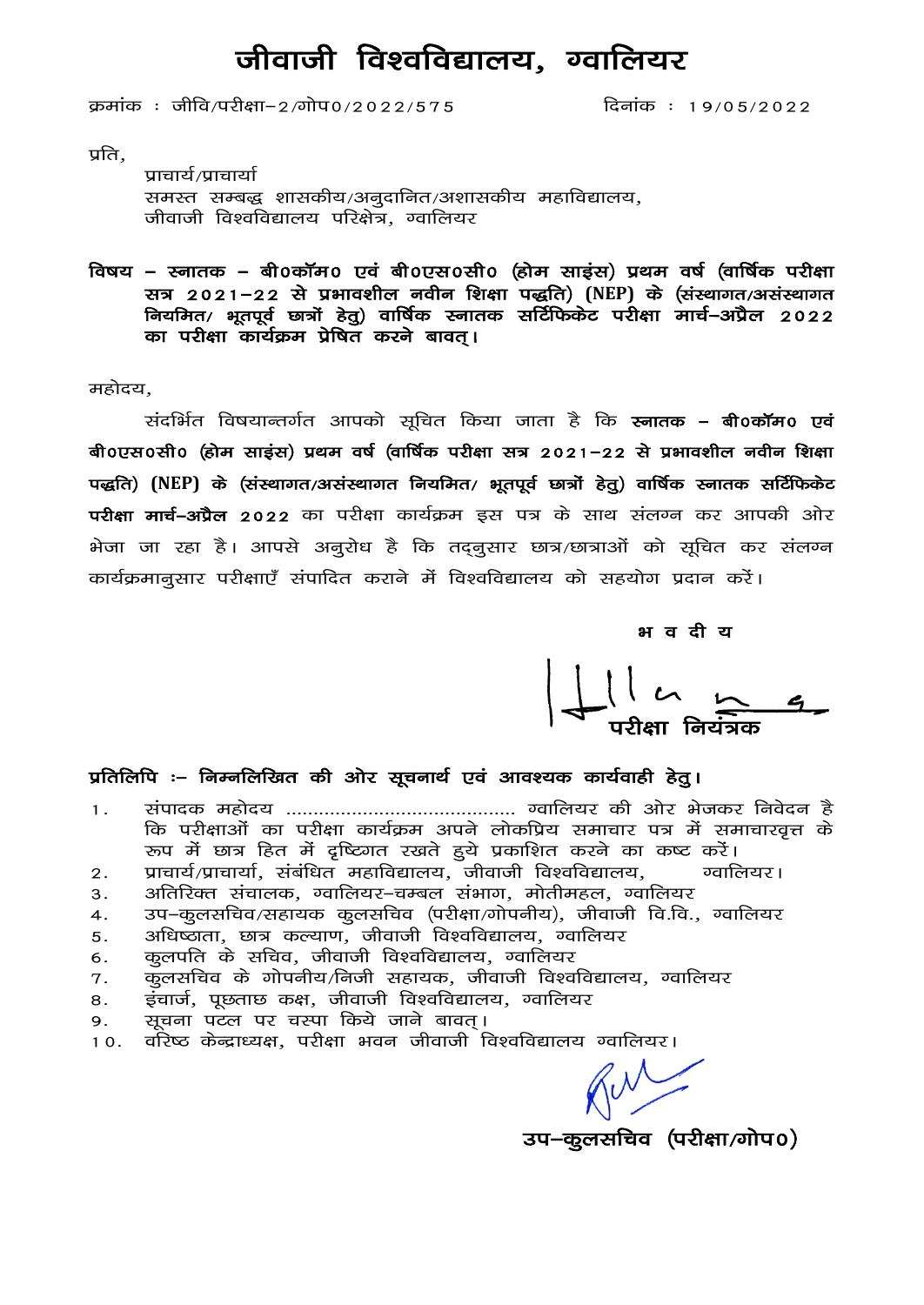## जीवाजी विश्वविद्यालय, ग्वालियर

रनातक – बी.कॉम. प्रथम वर्ष सर्टिफिकेट वार्षिक परीक्षा मार्च/अप्रैल, 2022  $\left($ वार्षिक परीक्षा सत्र 2021−22 से प्रभावशील नवीन शिक्षा पद्धति)  $\left($ NEP $\right)$ 

(संस्थागत/असंस्थागत नियमित/ भूतपूर्व छात्रों हेतु)

le; % izkr% 08-00 cts ls izkr% 11-00 cts rd

| <b>Date</b> | Day           | <b>Subject Name (Major/Minor/Open</b><br>Elective/Vocational/FC)                                                                                                                                                                                                                                                                                                                                                                                                                                                                                                                                                                                                                                                                                                                                                                                                                                                                                                                                                                                                                                                                                                                                                                                                                                                                        |  |
|-------------|---------------|-----------------------------------------------------------------------------------------------------------------------------------------------------------------------------------------------------------------------------------------------------------------------------------------------------------------------------------------------------------------------------------------------------------------------------------------------------------------------------------------------------------------------------------------------------------------------------------------------------------------------------------------------------------------------------------------------------------------------------------------------------------------------------------------------------------------------------------------------------------------------------------------------------------------------------------------------------------------------------------------------------------------------------------------------------------------------------------------------------------------------------------------------------------------------------------------------------------------------------------------------------------------------------------------------------------------------------------------|--|
| 27-05-2022  | Friday        | <b>Financial Accounting (Major) - I</b><br>वित्तीय लेखांकन (मुख्य विषय) - प्रथम प्रश्नपत्र                                                                                                                                                                                                                                                                                                                                                                                                                                                                                                                                                                                                                                                                                                                                                                                                                                                                                                                                                                                                                                                                                                                                                                                                                                              |  |
| 30-05-2022  | <b>Monday</b> | <b>Business Regulatory Frame Work (Major) - II</b><br>व्यावसायिक नियमन रूपरेखा (मुख्य विषय) - द्वितीय प्रश्नपत्र                                                                                                                                                                                                                                                                                                                                                                                                                                                                                                                                                                                                                                                                                                                                                                                                                                                                                                                                                                                                                                                                                                                                                                                                                        |  |
| 01-06-2022  | Wednesday     | <b>Business Organisation &amp; Communication (Minor) - I</b><br>व्यावसायिक संगठन एवं संचार (गौण विषय)                                                                                                                                                                                                                                                                                                                                                                                                                                                                                                                                                                                                                                                                                                                                                                                                                                                                                                                                                                                                                                                                                                                                                                                                                                   |  |
| 03-06-2022  | Friday        | <u>Open Elective (वैकल्पिक विषय)</u><br>Economics of Money & Banking (धन और बैंकिंग का अर्थशास्त्र)<br>1.<br>Communicative English (संचारी अंग्रेजी)<br>2.<br>Physical Geography (भौतिक भूगोल)<br>3.<br>Environmental Issuses & Disaster Management (पर्यावरणीय<br>4.<br>मुद्दे और आपदा प्रबंधन)<br>5. Hindi or vigyapan vyasaya (हिंदी या विज्ञापन व्यवसाय)<br>Heritage Management in India (भारत में विरासत प्रबंधन)<br>6.<br>Constitutional History of India (भारत का संवैधानिक इतिहास)<br>7.<br>Studying Child Rights and Women Empowerment (बाल अधिकार और<br>8.<br>महिला अधिकारिता का अध्ययन)<br>Applied Philosophy of Shri Ramcharit manas (श्री रामचरित मानस<br>9.<br>का अनुप्रयुक्त दर्शन)<br>10. Public Administration: Theory and Practice (लोक प्रशासन: सिद्धांत<br>और व्यवहार)<br>11. Indian Political System (भारतीय राजनीतिक व्यवस्था)<br>12. Indian National Movement (भारतीय राष्ट्रीय आंदोलन<br>13. Introduction to Sociology (समाजशास्त्र का परिचय)<br>14. Sociology of India (भारत का समाजशास्त्र)<br>15. Herbal Cosmetics (हर्बल प्रसाधन सामग्री)<br>16. Nursery Management (नर्सरी प्रबंधन)<br>17. Chemistry in everyday life (दैनिक जीवन में रसायन विज्ञान)<br>18. Computer Fundamentals (कंप्यूटर की बुनियादी बातें)<br>19. M.S. Office (एम.एस. कार्यालय)<br>20. Multimedia & Animation (मल्टीमीडिया और एनिमेशन) |  |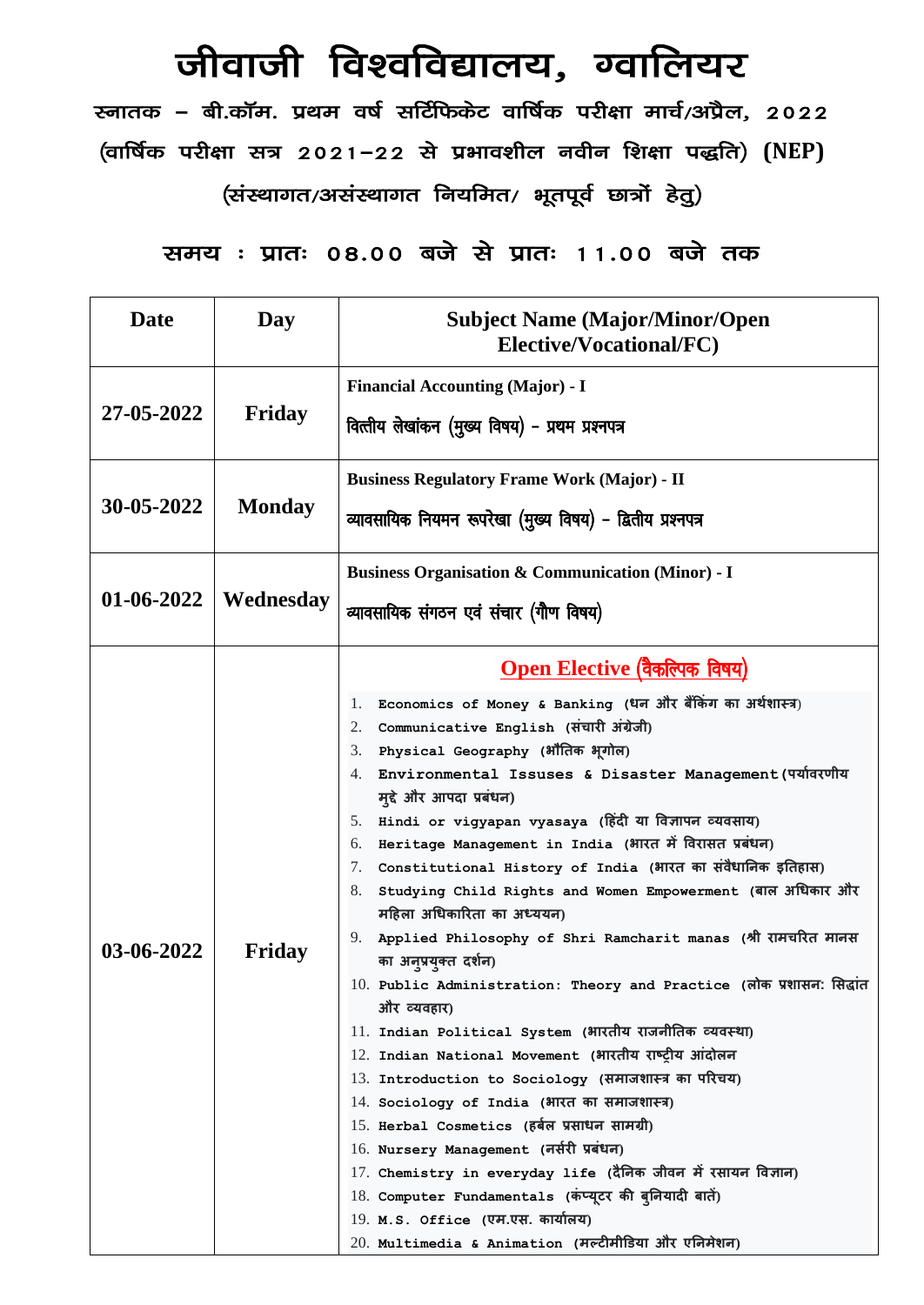|            |                 | Open Elective (वैकल्पिक विषय)                                                                                                                                                                                                                                                                                                                                                                                                                                                                                                                                                                                                                                                                                                                                                                                                                                                                                                                                                                                                                                                                                                                                                                                                                                                                           |
|------------|-----------------|---------------------------------------------------------------------------------------------------------------------------------------------------------------------------------------------------------------------------------------------------------------------------------------------------------------------------------------------------------------------------------------------------------------------------------------------------------------------------------------------------------------------------------------------------------------------------------------------------------------------------------------------------------------------------------------------------------------------------------------------------------------------------------------------------------------------------------------------------------------------------------------------------------------------------------------------------------------------------------------------------------------------------------------------------------------------------------------------------------------------------------------------------------------------------------------------------------------------------------------------------------------------------------------------------------|
| 06-06-2022 | <b>Monday</b>   | 21. Matrices, Geometry and Vector Algebra (आव्यूह ज्यामिति एवं सदृश्य<br>बीजगणित)<br>22. Mathematical Logic and Sets (गणितीय तर्क और समुच्चय)<br>23. Non-Conventional Energy Sources (गैर-पारंपरिक ऊर्जा स्रोत)<br>24. Apiculture (मधुमक्खी पालन)<br>25. General Sriculture (सामान्य रेशम संवर्धन)<br>26. First aid, Nursing and Hygine (प्राथमिक चिकित्सा, नर्सिंग और स्वच्छता)<br>27. Basics of Business Studies (व्यवसायिक अध्ययन के आधारभूत तत्व)<br>28. Banking Institutions in India (भारत में बैंकिंग संस्थाऐं)<br>29. Money & Banking (मुद्रा और बैंकिंग)<br>30. NCC Awareness (T) (एनसीसी जागरूकता (टी))<br>31. National Service Scheme (T) (राष्ट्रीय सेवा योजना (टी)<br>32. Introduction and concept of Physical Education (शारीरिक शिक्षा<br>का परिचय और अवधारणा)<br>33. Business Mathematics (व्यावसायिक गणित)<br>34. Business Economics (व्यापार अर्थशास्त्र)<br>35. Banking and Insurance (बैंकिंग और बीमा)<br>36. Data Processing Software (डाटा प्रोसेसिंग सॉफ्टवेयर)<br>37. Prayojanmoolak Hindi Aur Jansampark (प्रयोजन मूलक हिंदी और<br>जनसंपर्क)<br>38. Data Analysis & Visualization Through Spreadsheet (स्प्रेडशीट के<br>माध्यम से डेटा विश्लेषण और विज़ुअलाइज़ेशन)<br>39. Tourism Product in India (भारत में पर्यटन उत्पाद)<br>40. Organization Bihaviour (संगठनात्मक व्यवहार) |
| 08.6.2022  | Wednesday       | <u> Foundation Course - I Paper (आधार पाठ्यक्रम प्रथम प्रश्नपत्र)</u><br><u>Time Two Hour's (समय 02 घण्टे)</u><br>Language & Culture (भाषा और संस्कृति)<br>1.<br>English Language & Indian Culture (अंग्रेजी भाषा एवं भारतीय संस्कृति)<br>2.                                                                                                                                                                                                                                                                                                                                                                                                                                                                                                                                                                                                                                                                                                                                                                                                                                                                                                                                                                                                                                                            |
| 11.6.2022  | <b>Saturday</b> | <u> Foundation Course - II Paper (आधार पाठ्यक्रम प्रथम प्रश्नपत्र)</u><br><u>Time Two Hour's (समय 02 घण्टे)</u><br>Environmental Studies (पर्यावरणीय अध्ययन)<br>1.<br>Yoga & Meditation (योग एवं ध्यान)<br>2.                                                                                                                                                                                                                                                                                                                                                                                                                                                                                                                                                                                                                                                                                                                                                                                                                                                                                                                                                                                                                                                                                           |
| 14.6.2022  | <b>Tuesday</b>  | <u>Vocational (व्यावसायिक पाठूयक्रम)</u><br><u>Time Two Hour's (समय 02 घण्टे)</u><br>Beauty and Wellness (सौंदर्य और कल्याण)<br>1.<br>Medicinal Plants (औषधीय पौधे)<br>2.<br>Personality Development (व्यक्तित्व विकास)<br>3.<br>Export Import Management (निर्यात आयात प्रबंधन)<br>4.<br>E-Accounting and Taxation with GST (ई-अकाउंटिंग और जीएसटी के<br>5.<br>साथ कराधान)<br>Financial Services and Insurance (वित्तीय सेवाएं और बीमा)<br>6.<br>7. Retail Management (खुदरा प्रबंधन)<br>Digital Marketing (डिजिटल मार्केटिंग)<br>8.<br>Salesmanship (बिक्री कौशल)<br>9.<br>10. Accounting and Tally Course (अकाउंटिंग और टैली कोर्स)                                                                                                                                                                                                                                                                                                                                                                                                                                                                                                                                                                                                                                                                  |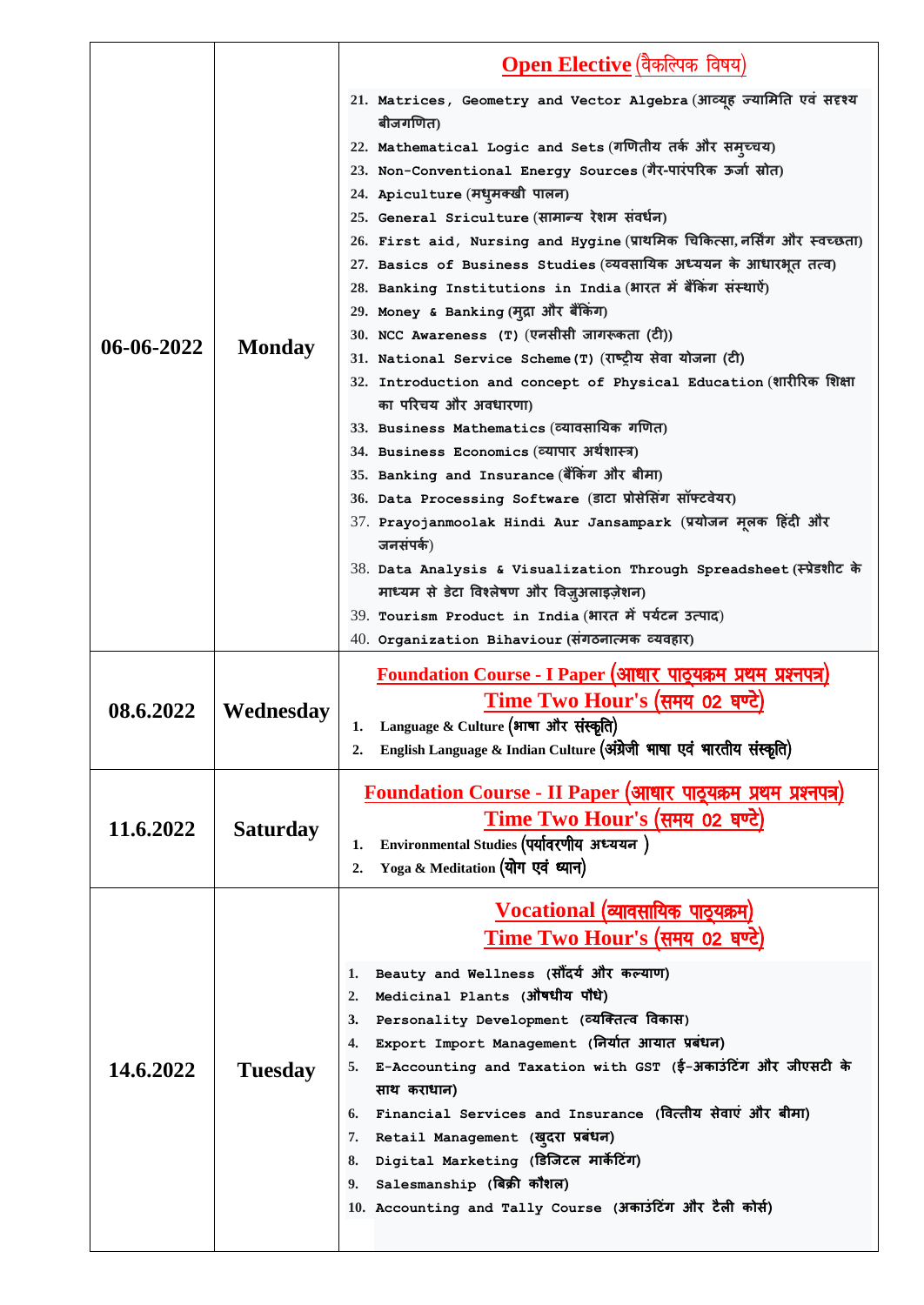| 16.6.2022 | <b>Thursday</b> | $\bf Vocational$ (व्यावसायिक पाठूयक्रम)<br><u>Time Two Hour's (समय 02 घण्टे)</u> |
|-----------|-----------------|----------------------------------------------------------------------------------|
|           |                 | 11. Desk top Publishing (डेस्क टॉप पब्लिशिंग)                                    |
|           |                 | 12. Web Designing (वेब डिजाइनिंग)                                                |
|           |                 | 13. Electrical Technology (विद्युत प्रौद्योगिकी)                                 |
|           |                 | 14. Organic Farming (जैविक खेती)                                                 |
|           |                 | 15. Horticulture (बागवानी)                                                       |
|           |                 | 16. Security Services (सूरक्षा सेवाएं)                                           |
|           |                 | 17. Office Procedure and Practices (कार्यालय प्रक्रिया और व्यवहार)               |
|           |                 | 18. Nutrition and dietetics (पोषण और आहार विज्ञान)                               |
|           |                 | 19. Tourism, Transport and Travel Services (पर्यटन, परिवहन और                    |
|           |                 | यात्रा सेवाएं)                                                                   |
|           |                 | 20. Vermicomposting (वर्मीकम्पोस्टिंग)                                           |
|           |                 | 21. Dairy Management (डेयरी प्रबंधन)                                             |
|           |                 | 22. Customer Care Executive - Call Center (कस्टमर केयर एग्जीक्यूटिव              |
|           |                 | - कॉल सेंटर)                                                                     |
|           |                 | 23. Distributor Sales Representative (वितरक बिक्री प्रतिनिधि)                    |

 $\begin{array}{|l|} \hline \text{Lll} & \text{L2} \ \hline \text{L3} & \text{L4} \ \hline \text{L4} & \text{L4} \ \hline \text{L5} & \text{L4} \ \hline \text{L7} & \text{L8} \ \hline \text{L8} & \text{L8} \ \hline \text{L9} & \text{L1} \ \hline \text{L1} & \text{L2} \ \hline \text{L1} & \text{L2} \ \hline \text{L2} & \text{L3} \ \hline \text{L4} & \text{L4} \ \hline \text{L5} & \text{L4} \ \hline \text{L$